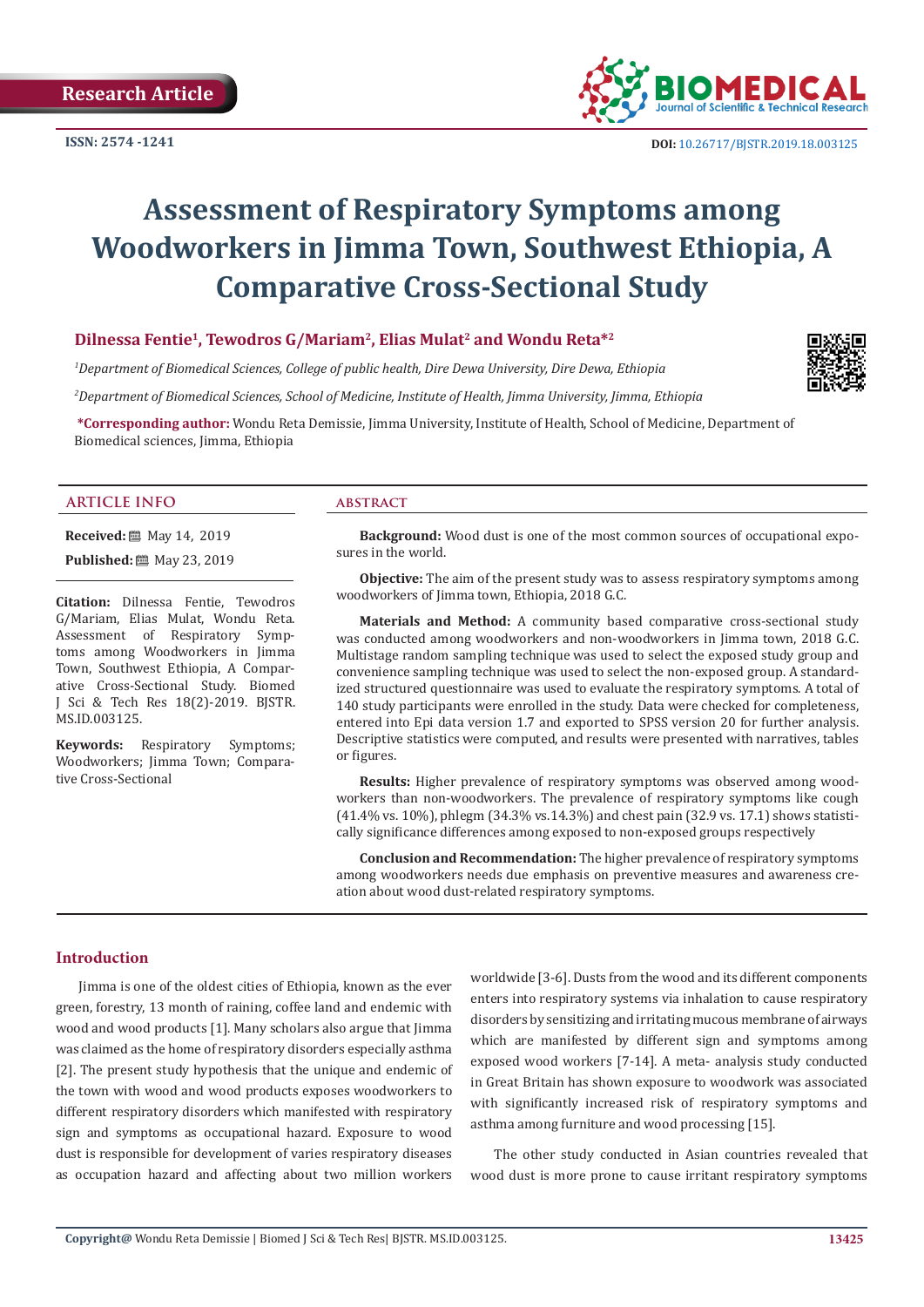and a potent cause of chronic respiratory diseases among wood workers [9]. Despite there is no study conducted on the interested area in the setting and as well as in the country, there are different studies conducted among woodworkers to evaluate the magnitude of respiratory symptoms globally [3,5,8,11-14,16-36]. Previous study conducted in the setting among woodworkers reported higher magnitude of respiratory disorders than the control group [37] and also study done among cobblestone road paving workers revealed the significant higher odds of respiratory symptoms, (dry cough ( $p < 0.05$ ), cough ( $p < 0.01$ ) and sore throat ( $p < 0.001$ )) compared to the reference group [38]. Study conducted among street sweepers in Addis Ababa showed the high prevalence respiratory symptoms [39]. Thus, the present study was aimed to assess respiratory symptoms among wood workers in Jimma town by taking reference group.

#### **Materials and Methods**

#### **Study Area and Period**

The study was conducted in Jimma town, located in the Oromia region, about 354 km distance to southwest direction, from the capital city of the country and Oromia, Finfinne. The town has 17 kebeles with a total population of 159,009 of whom 80,897 were males. The town has an altitude of 1750-2000 m above sea level with a temperature range of  $20$ -30°C and average annual rainfall of 800-2500mm3 . According to Jimma town entrepreneur and food security agency of 2017/2018 report, there are 300 small-scale wood processing industries in the town involving 1012 male and 548 female woodworkers. The data was collected from April 5 to May 3, 2018 G.C among sampled wood workers and non-exposed group (shopkeepers) for comparison by employing comparative cross-sectional study design.

#### **Selection Criteria**

The woodworkers as exposed group with one year and above experience and non-exposed group (shopkeepers) who had never worked in woodwork or other wood related industry were recruited in matching with year of service, age, sex and BMI. All individuals of both groups (exposed and non-exposed) with history of pulmonary tuberculosis, heart failure, common cold, history of smoking, any acute illness was excluded from the study.

#### **Sample Size Determination**

The sample size was determined by using analytical study sample size calculation formula by taking two-sided confidence level of 95%, a power of 80% with a double proportion formula.

$$
n = \left[\frac{r+1}{r}\right] \frac{p \times q (Z_{\beta} + Z_{\alpha})^2}{d^2}
$$

Where:  $n =$  sample size required in each group

Z a/2 = critical value at 95% confidence level of certainty (1.96) (a constant).

Zβ: This depends on power, (the probability that if the two proportions differ the test will produce a significant difference) for 80% this is .84

P1=Prevalence of symptoms among exposed group/cases

P2= Prevalence of symptoms among non -exposed controls

p = average percentage between two groups= (p1+p2)/2

 $q = 1-p$ 

 $d =$  clinically meaningful difference between two groups (p1p2)

 r= ratio of exposed to non-exposed =1 because of equal number of exposed to non-exposed group.

Based on the previous study conducted in Cameroon by Francis NDE et al with the magnitude of respiratory symptoms among woodworkers (cough 34.5% among exposed group and 6.6% among non- exposed group) was used for sample calculation [16].

n (each group) =  $[(2)x(.21)x(.79)x(1.96+.84)2]/(.345-.066)2=$ 33.4\*2 (two groups)≈67. Due to multi -stage sampling technique the calculated sample size was multiplied by 2 (design effect) which equals to 134. By adding 5% of the non- response rate the total sample size was 140 for both exposed and non-exposed groups.

#### **Sampling Technique**

Multistage sampling technique was used to select the exposed study participants. First, five kebeles were selected by simple random sampling from the total 17 kebeles of the town. Then, by considering equal weight allocation of the sample to each selected kebeles; 14 small-scale wood work enterprises were selected by simple random sampling from the total 300 small-scale wood processing industries distributed in kebeles of the town. From each enterprise, one eligible respondent was selected by simple random sampling method. The comparison group of shopkeepers was selected by convenience sampling technique matching with age, sex, duration of service and body mass index to sampled woodworkers. (Figure 1).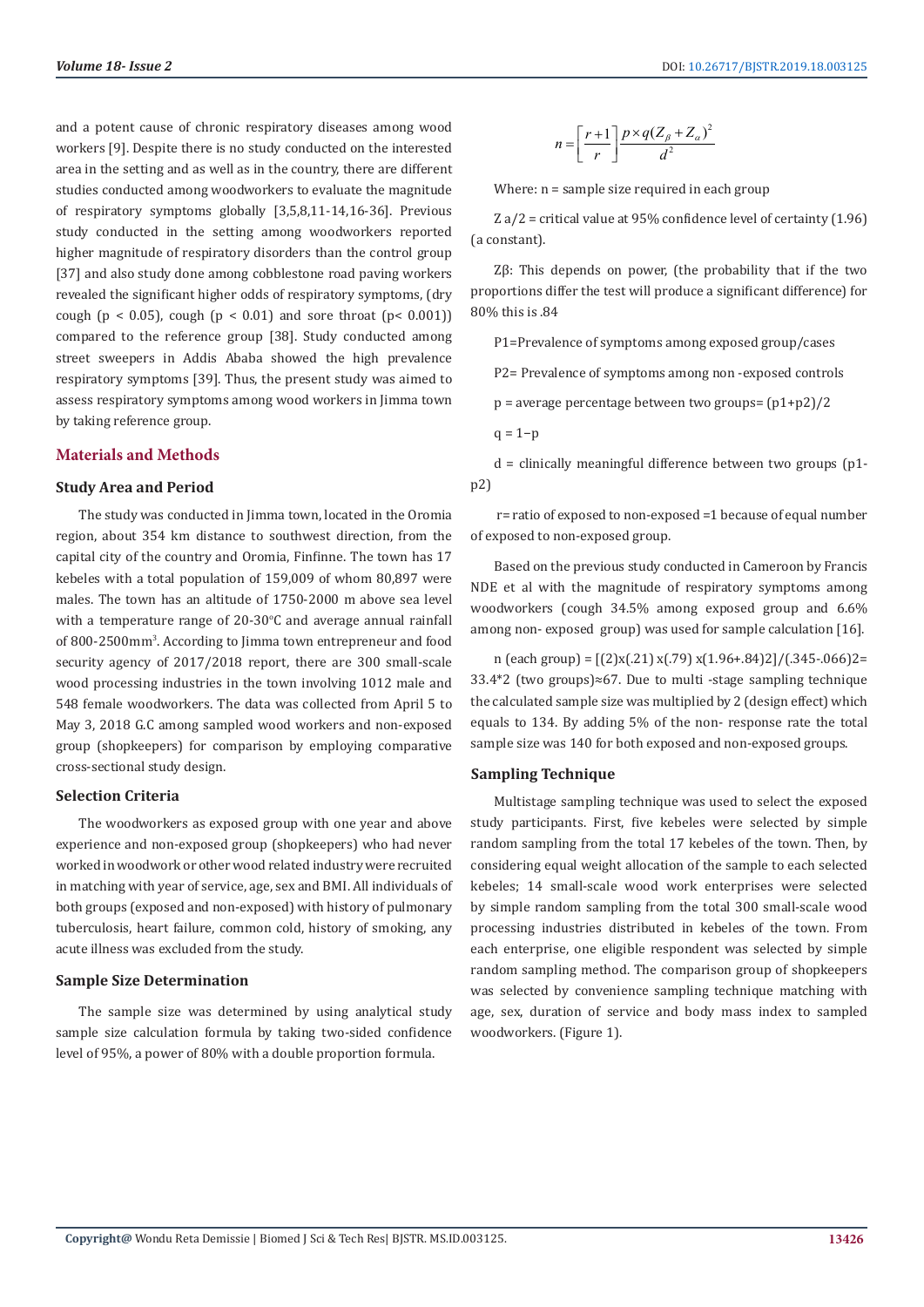

**Figure 1:** Schematic presentation of sampling procedure conducted to select study participants among woodworkers in Jimma town, southwest Ethiopia 2018 G.C.

(Source: Jimma town Entrepreneur & food security Agency, 2017/2018).

SRS=Simple Random Sampling, SSW=small scale woodwork industry

# **Data Analysis**

Data was checked for completeness, entered into Epi-data version 1.7 and finally exported to SPSS version 20 for further analysis. Descriptive statistics were used to summarize the finding. Statistical analysis of the difference between proportions was done by the use of the chi-square test.

# **Ethical Consideration**

Ethical clearance was obtained from the Institutional Review Board (IRB) of Jimma University, Institute of Health with specific number of 260/2018. Letter of cooperation was obtained from Jimma university postgraduate school to facilitate study. Oral and Written consent was obtained from participants before data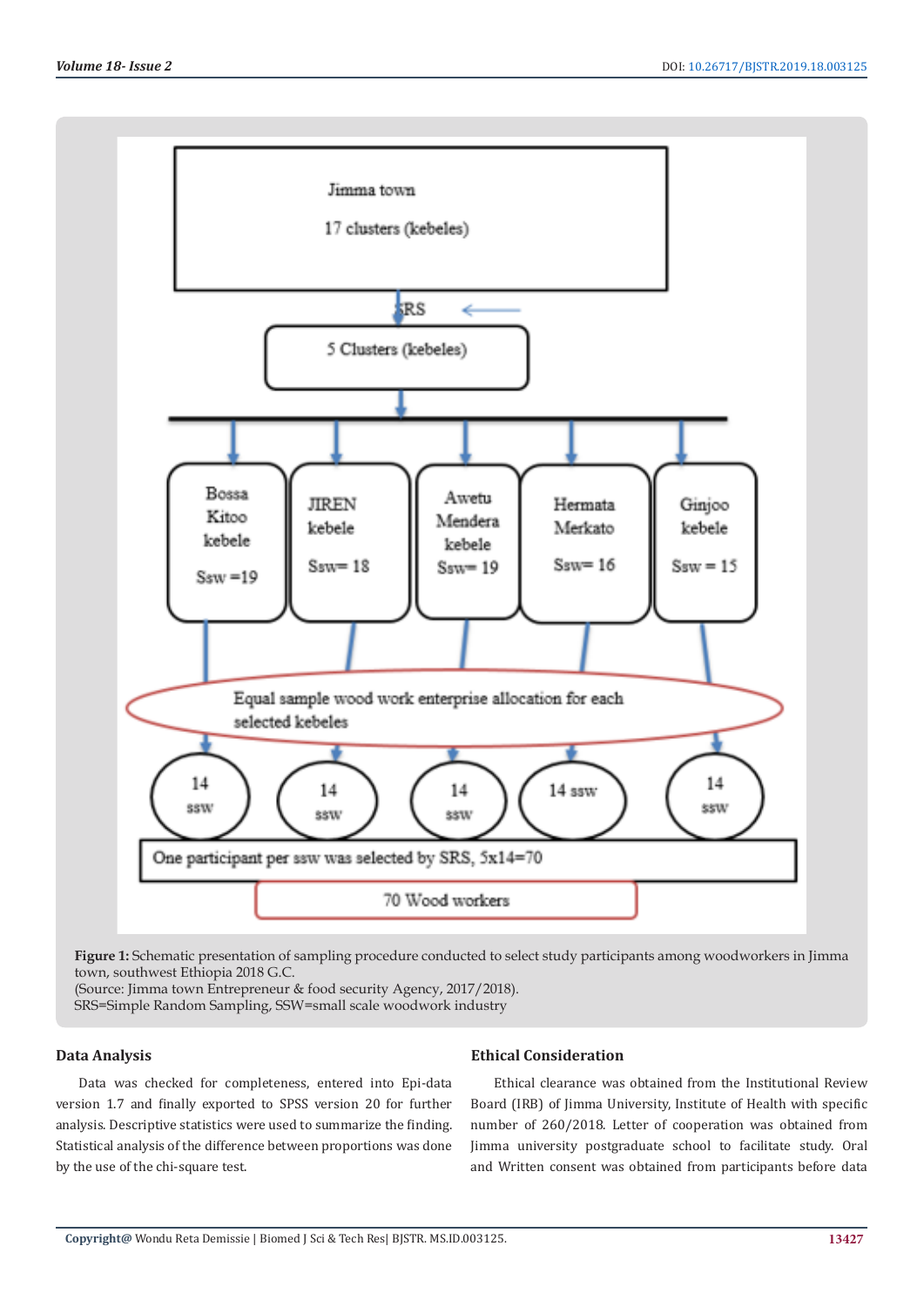collection. The objectives of the study were explained to each study participants. The information obtained in the study participants was handled confidentially and not disclose to third party.

### **Result**

# **Socio- Demographic Characteristics**

A total of 140 (70 woodworkers and 70 shopkeepers) were recruited in the study. The mean age of woodworkers and nonwoodworkers were 27.86 (SD±7.88) years and 26.49 years (SD ±5.378) respectively. The mean height and weight of woodworkers and non-woodworkers were 169.90 cm (SD± 6.084) *vs* 170.66 cm (SD± 5.941) and 59.89 Kg (SD ± 5.77) *vs* 59.99 Kg (SD ± 5.59) respectively. The mean service year duration of woodworkers and non-woodworkers was 7.20 ± 5.45and 7.45± 4.40 respectively with range between 1 to 22 years in both groups (Table 1).

| Parameter                     | Woodworkers (n=70) | Non-Woodworkers (N=70) | P-value |  |  |
|-------------------------------|--------------------|------------------------|---------|--|--|
| Age, mean $\pm$ SD            | 27.86±7.886        | $26.49 \pm 5.378$      | 0.209   |  |  |
| Height, mean $\pm$ SD         | $169.74 \pm 5.93$  | 170.80±5.958           | 0.95    |  |  |
| Weight, mean $\pm$ SD         | 59.89±5.77         | 59.99±5.599            | 0.917   |  |  |
| BMI, mean $\pm$ SD            | $20.7871 \pm 1.70$ | 20.548±1.22            | 0.344   |  |  |
| Level of education:           |                    |                        | 0.453   |  |  |
| Primary, number (%)           | 24 (34.3%)         | 20 (28.6%)             |         |  |  |
| Secondary, number (%)         | 30 (42.9%)         | 30 (42.9%)             | 0.568   |  |  |
| Higher, number (%)            | 10 (14.3%)         | 18 (25.7%)             | 0.465   |  |  |
| Others, number (%)            | $6(7.21\%)$        | $2(2.9\%)$             | 0.54    |  |  |
| Duration of service, mean ±SD | $7.20 \pm 5.45$    | $7.45 \pm 4.40$        | $0.04*$ |  |  |

**Table 1:** Socio -demographic characteristics of woodworkers and reference population in Jimma town, Southwest Ethiopia, 2018 G.C.

P<.05 significant, BMI- body mass index, SD-standard deviation

\*- Significant p-value for prevalence of respiratory Symptoms

### **Prevalence of Respiratory Symptoms**

The prevalence of the respiratory symptoms in the last 12 months was higher among woodworkers when compared to nonwoodworkers. The prevalence of dry cough, cough with phlegm expectoration, chest pain, breathlessness, and wheeze with 95% confidence interval were 41.4% (31.4 - 51.7), 34.3% (25.5 - 48.6), 32.9% (22.6 - 47.1), 21.4% (9.7 - 29.1), and 12.9 % (5.2 - 22.9) for exposed study participants respectively and the prevalence of phlegm expectoration, dry cough, chest pain, breathlessness, and

wheeze for non- exposed group with 95% confidence interval were 14.3% (5.7 - 23.1), 10% (2.6 - 17.4), 17.1% (10 - 28.2), 14.3% (5.7 - 23.7) and 8.6% (3.5 - 17.1) respectively. Moreover, all respiratory symptoms except breathlessness and wheezing showed statistically significant differences between woodworkers and non-woodworkers. Woodworkers were 6.36 times more likely to develop dry cough, 2.94 times more likely to phlegm production, 2.36 times more likely to have chest pain, 1.64 more likely to develop breathlessness and 1.57 times more likely to develop wheezing than non-woodworkers.(Table 2).

**Table 2:** The prevalence of respiratory symptoms in the last 12 months in woodworkers and non-woodworkers in Jimma town, Southwest Ethiopia, 2018.

| <b>Respiratory Symptoms in the</b><br><b>Last 12 Months</b> | <b>Woodworkers</b><br>$n=70$ | 95%CI |              | Non-Woodworkers | 95%CI |              | P-value   |
|-------------------------------------------------------------|------------------------------|-------|--------------|-----------------|-------|--------------|-----------|
|                                                             |                              | Lower | <b>Upper</b> | $n=70$          | Lower | <b>Upper</b> |           |
| Cough                                                       | 29 (41.4%)                   | 31.4  | 51.7         | $7(10\%)$       | 2.6   | 17.4         | $0.000**$ |
| Phlegm Expectoration                                        | 24 (34.3%)                   | 25.5  | 48.6         | $10(14.3\%)$    | 5.7   | 23.1         | $0.010*$  |
| <b>Breathleness</b>                                         | $15(21.5\%)$                 | 9.7   | 29.1         | $10(14.3\%)$    | 5.7   | 23.7         | $0.412*$  |
| Wheezing                                                    | $9(12.4\%)$                  | 5.2   | 22.9         | $6(8.6\%)$      | 3.5   | 17.1         | $0.270*$  |
| Chest pain                                                  | 23(32.9%)                    | 22.6  | 47.1         | $12(17.1\%)$    | 10    | 28.2         | $0.032*$  |

Statically significant (p<.05), \*\*p<.0001

\*Tested by chi-square test

# **Discussion**

The finding of the present study revealed that exposure of wood dust among the woodworkers resulted in higher prevalence

of respiratory symptoms compared to non-woodworkers. There is statistically significant difference discriminated among the groups in cough (41.4% *vs.* 10%), phlegm expectoration (34.3% *vs.*14.3%), chest pain (32.9% *vs.* 17.1%). But the prevalence of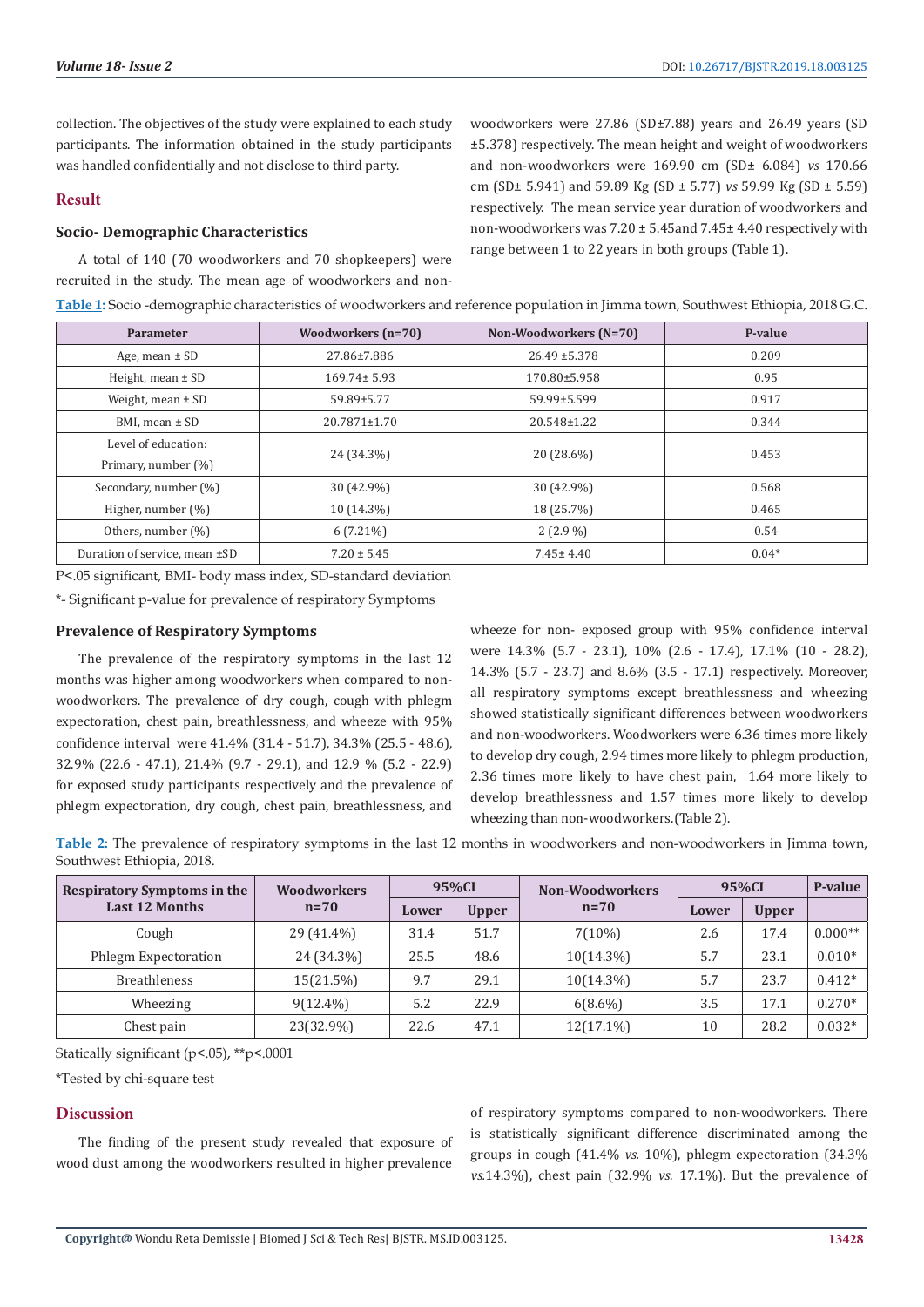breathlessness and wheeze among woodworkers were higher than non-woodworkers but didn't reach statistical significant difference between groups. The higher prevalence of respiratory symptoms among woodworkers could be air pollution in the working environment due to wood dust resulting in activation and infiltration of inflammatory cells (T cells, mast cells, basophils, eosinophil's, neutrophils, and/or macrophages) in the respiratory system and allergic sensitization that could facilitate the development of allergic alveolitis, hyper-responsiveness of the air ways, irritation of cough receptors, hypertrophy of smooth muscle cells due to recurrent hyper-responsive bronchial constriction and hyperplasia of goblet cells that leads to development different respiratory symptoms [41-43].

The present finding was comparable to study done by Francis NDE et al who revealed higher prevalence of respiratory symptom among woodworkers than non-woodworkers with magnitude of dry cough 34.5% vs.  $6.6\%$  and phlegm expectoration 3.1 % vs.  $0.8\%$ respectively with statistically significant difference [16]. Another study conducted in Republic of Macedonia by Dragana Bislimovska et al also supported the present finding as reported higher prevalence of respiratory symptoms among woodworkers than non-woodworkers with magnitude of cough (29.7% vs. 13.5%), phlegm (15.2% vs. 5.4% ), shortness of breath (10.8% vs. 8.1%), chest pain (13.5% vs. 10.8% ) respectively [26]. The present study was also in harmony with study of Tobin EA et al who reported the higher prevalence of respiratory symptoms among the exposed study group [cough 46.7%, phlegm expectoration 50.2%, wheeze 5.3%, chest tightness 10.1%, chest pain 5.7% and breathlessness 7.5% ] than the comparison group [24]. The present finding was also in agreement with results of other studies [25,36,44,45].

#### **Study Limitation**

The respiratory symptoms were assessed based on study participant health history; so, it might be prone to recall bias. This study didn't measure concentration of dust between woodwork and shopkeepers working environment. The present study didn't include both sexes because of unavailability of female woodworkers.

# **Conclusion**

The prevalence of respiratory symptoms among wood workers was higher than non-woodworkers. Moreover, all respiratory symptoms except breathlessness and wheezing showed statistically significant differences between woodworkers and nonwoodworkers.

# **Acknowledgement**

We would like to thank Jimma University for financial support and participants of the study.

#### **References**

1. (2019) Jimma. Wikipedia.

- 2. [Tefereedgn EY, Ayana AM, Tefereedgn EY, Ayana AM \(2018\) Prevalence](https://www.peertechz.com/articles/OJA-2-109.php) [of Asthma and Its Association with Daily Habits in Jimma Town, Ethiopia.](https://www.peertechz.com/articles/OJA-2-109.php) [Open J Asthma 2\(1\): 11-17.](https://www.peertechz.com/articles/OJA-2-109.php)
- 3. [Schlünssen V, Schaumburg I \(1998\) Asthma, bronchitis and chronic](https://www.ncbi.nlm.nih.gov/pubmed/9470465) [obstructive pulmonary disease in occupational exposure to wood.](https://www.ncbi.nlm.nih.gov/pubmed/9470465) [Ugeskr Laeger 160\(5\): 609-615.](https://www.ncbi.nlm.nih.gov/pubmed/9470465)
- 4. [Baran S, Swietlik K, Teul I \(2009\) Lung function: occupational exposure](https://www.ncbi.nlm.nih.gov/pmc/articles/PMC3521335/) [to wood dust. Eur J Med Res 14\(Supply4\): 14.](https://www.ncbi.nlm.nih.gov/pmc/articles/PMC3521335/)
- 5. [Jacobsen G, Schaumburg I, Sigsgaard T, Schlunssen V \(2010\) Non](https://www.ncbi.nlm.nih.gov/pubmed/20684478)[malignant respiratory diseases and occupational exposure to wood dust.](https://www.ncbi.nlm.nih.gov/pubmed/20684478) [Part II. Dry wood industry. Ann Agric Environ Med 17\(1\): 29-44.](https://www.ncbi.nlm.nih.gov/pubmed/20684478)
- 6. [Carton M, Goldberg M, Luce D \(2002\) Occupational exposure to wood](https://www.ncbi.nlm.nih.gov/pubmed/12011734) [dust. Health effects and exposure limit values. Rev Epidemiol Sante](https://www.ncbi.nlm.nih.gov/pubmed/12011734) [Publique 50\(2\): 159-178.](https://www.ncbi.nlm.nih.gov/pubmed/12011734)
- 7. [Esmaeil N, Gharagozloo M, Rezaei A, Grunig G \(2014\) Dust events,](https://www.ncbi.nlm.nih.gov/pmc/articles/PMC3960758/) [pulmonary diseases and immune system. Am J Clin Exp Immunol 3\(1\):](https://www.ncbi.nlm.nih.gov/pmc/articles/PMC3960758/) [20-29.](https://www.ncbi.nlm.nih.gov/pmc/articles/PMC3960758/)
- 8. [Shamssain MH \(1992\) Pulmonary function and symptoms in workers](https://www.ncbi.nlm.nih.gov/pmc/articles/PMC463576/) [exposed to wood dust. Thorax 47\(2\): 84-87.](https://www.ncbi.nlm.nih.gov/pmc/articles/PMC463576/)
- 9. [Ratnasingam J, Ioras F, Tadin I, Wai LT, Ramasamy G \(2014\) Respiratory](https://scialert.net/fulltextmobile/?doi=jas.2014.1763.1768) [Effects in Woodworkers Exposed to Wood and Wood Coatings Dust: A](https://scialert.net/fulltextmobile/?doi=jas.2014.1763.1768) [Regional Evaluation of South East Asian Countries. J Appl Sci 14\(15\):](https://scialert.net/fulltextmobile/?doi=jas.2014.1763.1768) [1763-1768.](https://scialert.net/fulltextmobile/?doi=jas.2014.1763.1768)
- 10. [Holmström M, Wilhelmsson BO \(1988\) Respiratory symptoms and](https://www.ncbi.nlm.nih.gov/pubmed/3201190) [pathophysiological effects of occupational exposure to formaldehyde](https://www.ncbi.nlm.nih.gov/pubmed/3201190) [and wood dust. Scand J Work Environ Health 14\(5\): 306-311.](https://www.ncbi.nlm.nih.gov/pubmed/3201190)
- 11. [Lion SH, Yang JL, Cheng SY, Lai FM \(1996\) Respiratory symptoms and](https://www.ncbi.nlm.nih.gov/pubmed/8919842) [pulmonary function among wood dust-exposed joss stick workers. Int](https://www.ncbi.nlm.nih.gov/pubmed/8919842) [Arch Occup Environ Health 68\(3\): 154-160.](https://www.ncbi.nlm.nih.gov/pubmed/8919842)
- 12. [Goldsmith DF, Shy CM \(1988\) Respiratory health effects from](https://www.ncbi.nlm.nih.gov/pubmed/3281247) [occupational exposure to wood dusts. Scand J Work Environ Health](https://www.ncbi.nlm.nih.gov/pubmed/3281247) [14\(1\): 1-15.](https://www.ncbi.nlm.nih.gov/pubmed/3281247)
- 13. [Schlünssen V, Schaumburg I, Taudorf E, Mikkelsen AB, Sigsgaard T \(2002\)](https://www.ncbi.nlm.nih.gov/pubmed/11802471) [Respiratory symptoms and lung function among Danish woodworkers. J](https://www.ncbi.nlm.nih.gov/pubmed/11802471) [Occup Environ Med 44\(1\): 82-98.](https://www.ncbi.nlm.nih.gov/pubmed/11802471)
- 14. [Rastogi SK, Gupta BN, Husain T, Mathur N \(1989\) Respiratory Health](https://www.ncbi.nlm.nih.gov/pubmed/2596398) [Effect from Occupational Exposure to Wood Dust in Sawmills. Am Ind](https://www.ncbi.nlm.nih.gov/pubmed/2596398) [Hyg Assoc J 50\(11\): 574-578.](https://www.ncbi.nlm.nih.gov/pubmed/2596398)
- 15. [Wiggans RE, Evans G, Fishwick D, Barber CM \(2016\) Asthma in furniture](https://www.ncbi.nlm.nih.gov/pubmed/26482167) [and wood processing workers: a systematic review. Occup Med 66\(3\):](https://www.ncbi.nlm.nih.gov/pubmed/26482167) [193-201.](https://www.ncbi.nlm.nih.gov/pubmed/26482167)
- 16. [Nde Djiele J, Mbatchou H, Nebo J, Djomo A, Tsafack P, et al. \(2015\)](https://www.longdom.org/open-access/respiratory-symptoms-and-pulmonary-function-tests-among-informalsector-workers-exposed-to-wood-dust-in-douala-cameroon-2155-6121-1000225.pdf) [Respiratory symptoms and pulmonary function tests among informal](https://www.longdom.org/open-access/respiratory-symptoms-and-pulmonary-function-tests-among-informalsector-workers-exposed-to-wood-dust-in-douala-cameroon-2155-6121-1000225.pdf) [sectors workers exposed to wood dust in Douala, Cameroon. J Allergy](https://www.longdom.org/open-access/respiratory-symptoms-and-pulmonary-function-tests-among-informalsector-workers-exposed-to-wood-dust-in-douala-cameroon-2155-6121-1000225.pdf) [Ther 6: 6.](https://www.longdom.org/open-access/respiratory-symptoms-and-pulmonary-function-tests-among-informalsector-workers-exposed-to-wood-dust-in-douala-cameroon-2155-6121-1000225.pdf)
- 17. [Kayhan S, Tutar U, Cinarka H, Gumus A, Koksal N \(2013\) Prevalence of](https://www.hindawi.com/journals/pm/2013/370138/) [occupational asthma and respiratory symptoms in foundry workers.](https://www.hindawi.com/journals/pm/2013/370138/) [Pulm Med 2013: 1-4.](https://www.hindawi.com/journals/pm/2013/370138/)
- 18. [Löfstedt H akan, Hagström K, Bryngelsson IL, Holmström M, Rask](https://www.ncbi.nlm.nih.gov/pubmed/28276782) [Andersen A \(2017\) Respiratory symptoms and lung function in relation](https://www.ncbi.nlm.nih.gov/pubmed/28276782) [to wood dust and monoterpene exposure in the wood pellet industry.](https://www.ncbi.nlm.nih.gov/pubmed/28276782) [Ups J Med Sci 122\(2\): 78-84.](https://www.ncbi.nlm.nih.gov/pubmed/28276782)
- 19. [Bohadana AB, Massin N, Wild P, Toamain J-P, Engel S, Goutet P \(2000\)](https://www.ncbi.nlm.nih.gov/pubmed/10810114) [Symptoms, airway responsiveness, and exposure to dust in beech and](https://www.ncbi.nlm.nih.gov/pubmed/10810114) [oak wood workers. Occup Environ Med 57\(4\): 268-273.](https://www.ncbi.nlm.nih.gov/pubmed/10810114)
- 20. [Campo P, Aranda A, Rondon C, Doña I, Díaz Perales A, et al. \(2010\) Work](https://www.ncbi.nlm.nih.gov/pubmed/20642200)[related sensitization and respiratory symptoms in carpentry apprentices](https://www.ncbi.nlm.nih.gov/pubmed/20642200) [exposed to wood dust and diisocyanates. Ann Allergy Asthma Immunol](https://www.ncbi.nlm.nih.gov/pubmed/20642200) [105\(1\): 24-30.](https://www.ncbi.nlm.nih.gov/pubmed/20642200)